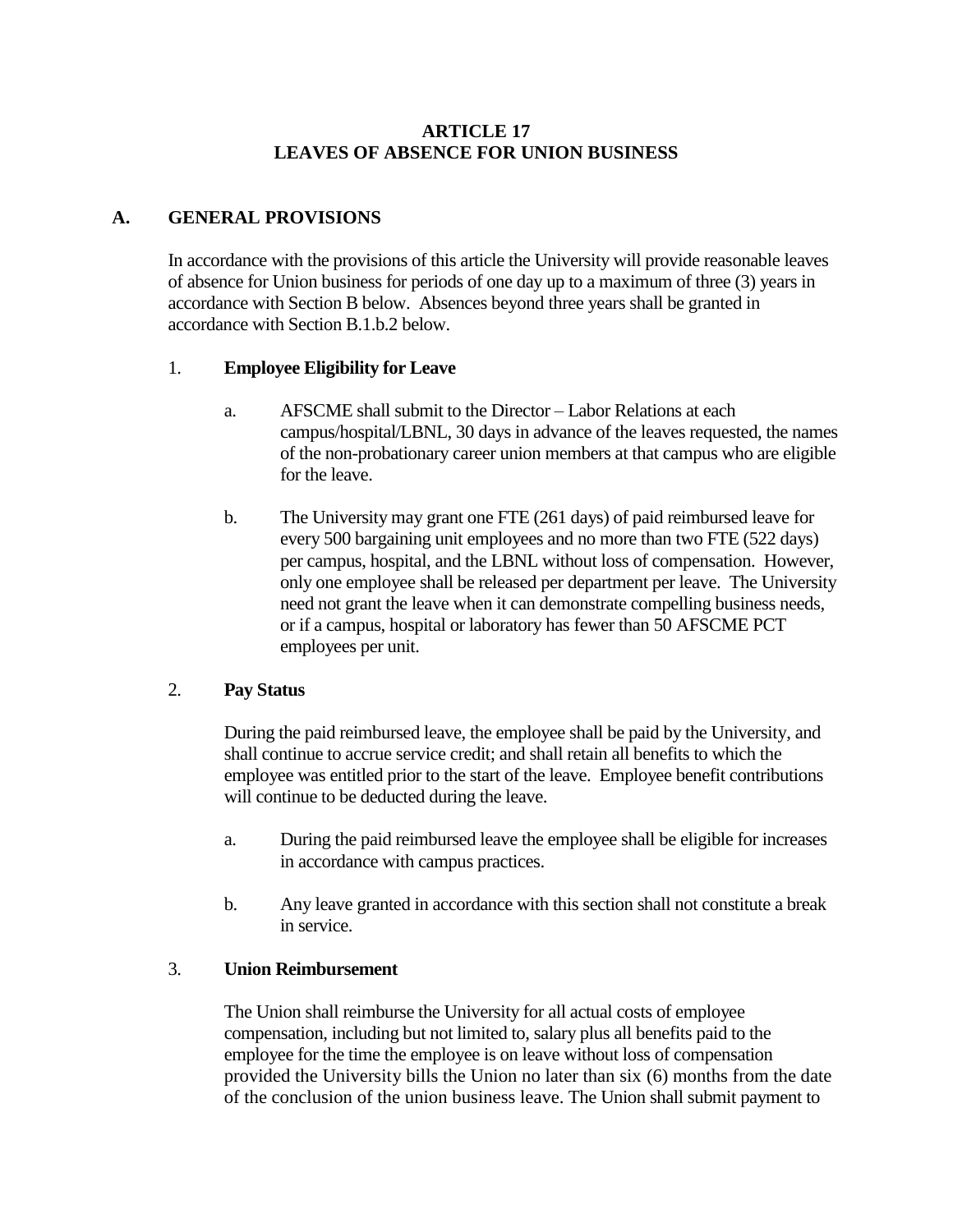the University within 30 days of receipt of confirmation of payment to the employee. The University has the right to terminate the leave if the Union fails to provide timely payment.

## 4. **Long Term Leave (30 days to 3 years)**

- a. Upon at least 30 calendar days' advance written request from the AFSCME Local 3299 Executive Director and the employee, to the campus'/hospital's/LBNL's Labor Relations Office, a non-probationary career employee shall be granted leave for Union business in accordance with this section. Such paid reimbursed leave shall be granted for a fixed period of time not less than thirty (30) days and not longer than three (3) years.
- b. The University shall not be required to return an employee on paid leave to active employment status prior to the completion of the stated duration of the leave.
	- 1) The duration of the leave shall be specified at the time the employee requests the leave. No leave shall be granted unless the written request specifies the duration of the leave.
	- 2) The maximum duration of a paid leave with Union reimbursement is three (3) years. The University shall not unreasonably deny subsequent requests for release of statewide union officers of president, statewide patient care technical unit vice president, executive vice president, recording secretary, and secretary- treasurer.
	- 3) Upon return, the employee shall be placed in the same or similar position from which the employee took the paid reimbursed leave, in accordance with §4 below. If the employee's position requires certification or licensure, the employee must be current with such certifications/licenses in order to return to work. The employee shall receive the rate of pay that would have been provided to the employee as a result of range adjustments provided during the leave.
	- 4) Placement of the employee in his/her previous position shall be consistent with staffing reductions and/or layoffs which may have occurred during the period of leave of absence.

# 5. **Short Term Paid Leave (2- 29 Days)**

a. Upon at least 15 calendar days' advance written request from the AFSCME Local 3299 Executive Director and the employee, to the campus'/hospital's Labor Relations Office, local steward and officers shall be granted leave for